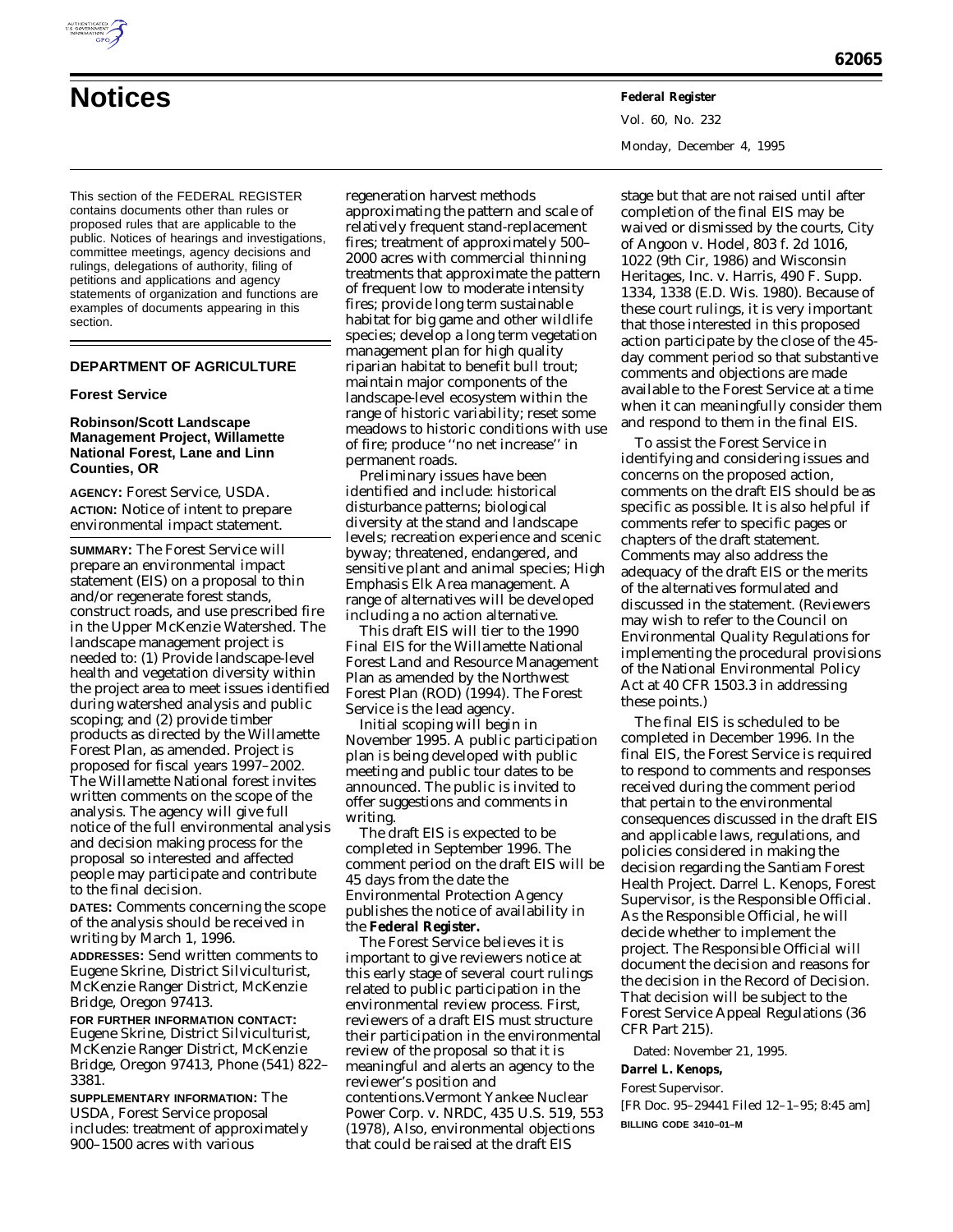## **ASSASSINATION RECORDS REVIEW BOARD**

### **Formal Determinations on Records Release**

**AGENCY:** Assassination Records Review Board. **ACTION:** Notice of Formal Determinations.

**SUMMARY:** The Assassination Records Review Board (Review Board) met in a closed meeting on November 13 and 14, 1995, and made formal determinations on the release of records under the President John F. Kennedy Assassination Records Collection Act of 1992 (JFK Act). By issuing this notice, the Review Board complies with the section of the JFK Act that requires the Review Board to publish the results of its decisions on a document-bydocument basis in the **Federal Register** within 14 days of the date of the decision.

**FOR FURTHER INFORMATION CONTACT:** T. Jeremy Gunn, General Counsel and Associate Director for Research and Analysis, Assassination Records Review Board, Second Floor, 600 E Street, NW., Washington, DC 20530, (202) 724–0088, fax (202) 724–0457.

**SUPPLEMENTARY INFORMATION:** This notice complies with the requirements

of the President John F. Kennedy Assassination Records Collection Act of 1992, 44 U.S.C. 2107.9(c)(4)(A) (1992). On November 13 and 14, 1995, the Review Board made formal determinations on records it reviewed under the JFK Act. These determinations are listed below. The assassination records are identified by the record identification number assigned in the President John F. Kennedy Assassination Records Collection database maintained by the National Archives. For each document, the number of releases of previously redacted information is noted as well as the number of sustained postponements.

### REVIEW BOARD DETERMINATIONS

| Record No.           | ARRB re-<br>leases | Sustained<br>postpone-<br>ments | Status of document | Next re-<br>view date |  |
|----------------------|--------------------|---------------------------------|--------------------|-----------------------|--|
| <b>FBI Documents</b> |                    |                                 |                    |                       |  |
|                      | 1                  | 0                               |                    | n/a                   |  |
|                      | 0                  | 1                               | Postponed in Part  | 2017                  |  |
|                      | 0                  | 1                               |                    | 2017                  |  |
|                      | 1                  | 1                               | Postponed in Part  | 2005                  |  |
|                      | 0                  | 2                               | Postponed in Part  | 2017                  |  |
|                      | 1                  | 0                               |                    | n/a                   |  |
|                      | 0                  | 2                               | Postponed in Part  | 2017                  |  |
|                      | 0                  | 1                               | Postponed in Part  | 2017                  |  |
|                      | 6                  | 5                               | Postponed in Part  | 2017                  |  |
|                      | 5                  | 0                               |                    | n/a                   |  |
|                      | 3                  | 0                               |                    | n/a                   |  |
|                      | $\Omega$           | 5                               | Postponed in Part  | 2017                  |  |
|                      | 0                  | 4                               | Postponed in Part  | 2017                  |  |
|                      | 0                  | 1                               |                    | 2017                  |  |
|                      | 2                  | 2                               | Postponed in Part  | 2017                  |  |
|                      | 4                  | 0                               |                    | n/a                   |  |
|                      | 8                  | 0                               |                    | n/a                   |  |
|                      | 3                  | 0                               |                    | n/a                   |  |
|                      | 0                  | 2                               | Postponed in Part  | 2017                  |  |
|                      | $\Omega$           | 1                               | Postponed in Full  | 2017                  |  |
|                      | 3                  | 0                               |                    | n/a                   |  |
|                      | 4                  | 0                               |                    | n/a                   |  |
|                      | 0                  | 2                               | Postponed in Part  | 2017                  |  |
|                      | 2                  | 4                               | Postponed in Part  | 2017                  |  |
|                      | 0                  | 1                               | Postponed in Part  | 2017                  |  |
|                      | 0                  | 1                               | Postponed in Part  | 2017                  |  |
|                      | 0                  | 2                               | Postponed in Part  | 2017                  |  |
|                      | 0                  | 2                               | Postponed in Part  | 2017                  |  |
|                      | 0                  | 2                               | Postponed in Part  | 2017                  |  |
|                      | 0                  | 1                               | Postponed in Part  | 2017                  |  |
|                      | 0                  | 1                               | Postponed in Part  | 2017                  |  |
|                      | 0                  | 1                               | Postponed in Part  | 2017                  |  |
|                      | 0                  | 1                               | Postponed in Part  | 2017                  |  |
|                      | 4                  | 0                               | Open in Full       | n/a                   |  |
|                      | 1                  | 0                               | Postponed in Part  | 2017                  |  |
|                      | $\overline{0}$     | 2                               | Postponed in Part  | 2017                  |  |
|                      | 0                  | 5                               | Postponed in Part  | 2017                  |  |
|                      | 2                  | 2                               | Postponed in Part  | 2017                  |  |
|                      | 4                  | 0                               |                    | n/a                   |  |
|                      | 0                  | 2                               | Postponed in Part  | 2017                  |  |
|                      | 0                  | 1                               | Postponed in Full  | 2017                  |  |
|                      | 0                  | 1                               | Postponed in Part  | 2017                  |  |
|                      | 6                  | 5                               | Postponed in Part  | 2017                  |  |
|                      | 3                  | 0                               |                    | n/a                   |  |
| 124-10260-10408      | 3                  | 0                               |                    | n/a                   |  |
|                      | 0                  | 1                               | Postponed in Part  | 2017                  |  |
|                      | 0                  | 2                               | Postponed in Part  | 2017                  |  |
|                      | 0                  | 1.                              | Postponed in Part  | 2017                  |  |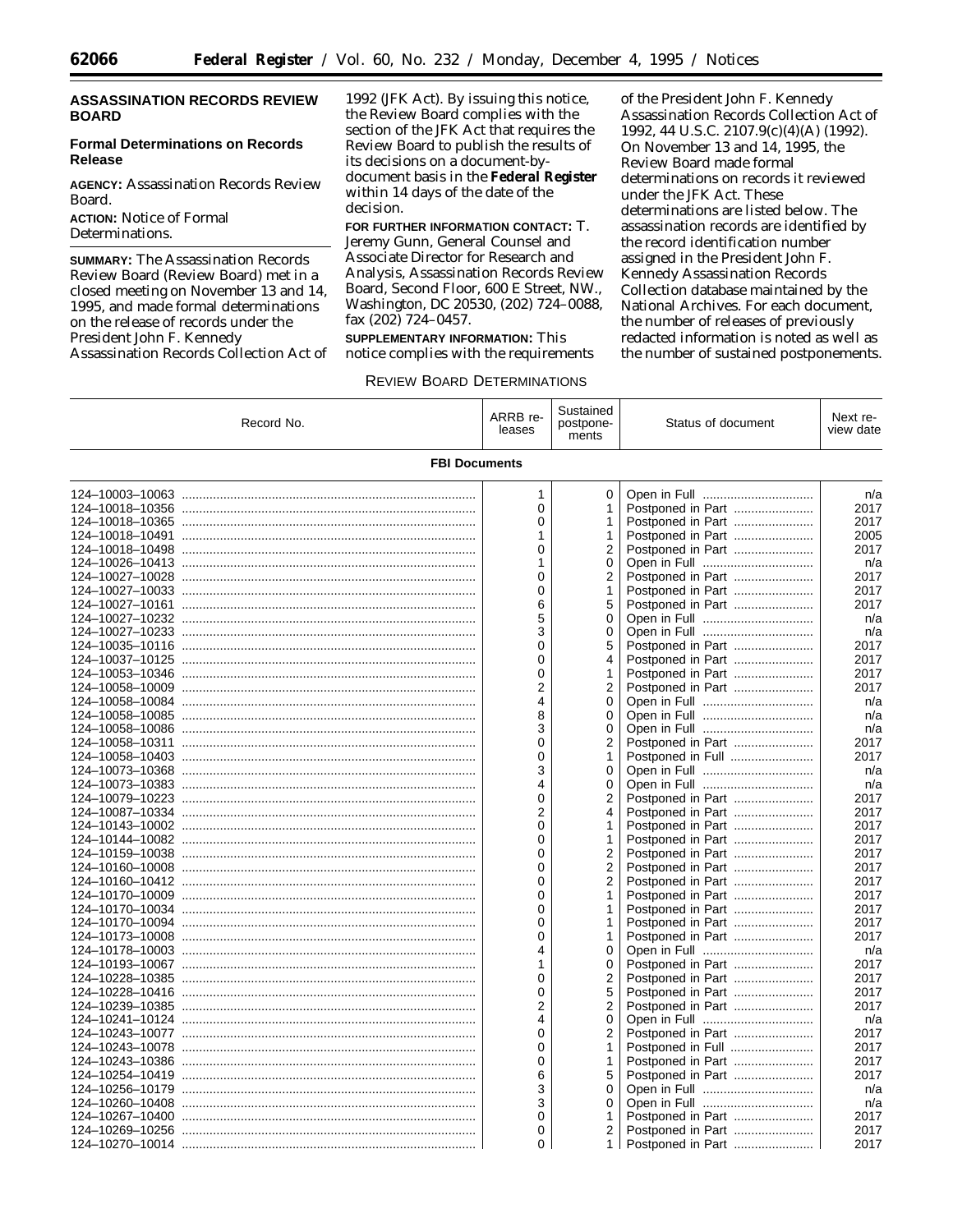# REVIEW BOARD DETERMINATIONS-Continued

| Record No. | ARRB re-<br>leases | Sustained<br>postpone-<br>ments | Status of document                                                                                            | Next re-<br>view date                |
|------------|--------------------|---------------------------------|---------------------------------------------------------------------------------------------------------------|--------------------------------------|
|            |                    |                                 | Postponed in Part<br>Postponed in Part<br>2   Postponed in Part<br>Postponed in Part<br>2   Postponed in Part | 2017<br>2017<br>2017<br>2017<br>2017 |

# **CIA Documents**

|                 | 6              | 0        |                   | n/a     |
|-----------------|----------------|----------|-------------------|---------|
|                 | 15             | 4        | Postponed in Part | 2005    |
|                 | 2              | 0        |                   | n/a     |
|                 |                |          | Postponed in Part | 12/1995 |
|                 | $\overline{2}$ | 0        |                   | n/a     |
|                 | 10             |          | Postponed in Part | 2005    |
|                 | 5              |          | Postponed in Part | 2005    |
|                 | $\overline{2}$ | 0        |                   | n/a     |
|                 | 9              |          | Postponed in Part | 12/1995 |
|                 | 6              | 2        | Postponed in Part | 12/1995 |
|                 | 5              | 0        |                   | n/a     |
|                 | 5              | 0        |                   | n/a     |
|                 | 6              | $\Omega$ |                   | n/a     |
|                 | 3              | $\Omega$ |                   | n/a     |
|                 | 3              |          | Postponed in Part | 2005    |
|                 | 3              | 0        |                   | n/a     |
|                 | 8              |          | Postponed in Part | 2005    |
|                 | $\mathfrak{p}$ | $\Omega$ |                   | n/a     |
|                 |                | 0        |                   | n/a     |
|                 | 20             | 0        |                   | n/a     |
|                 | 8              | 0        |                   | n/a     |
|                 | 3              | $\Omega$ |                   | n/a     |
|                 | 9              | 0        |                   | n/a     |
|                 | $\mathfrak{p}$ | $\Omega$ |                   | n/a     |
|                 |                | $\Omega$ |                   | n/a     |
|                 |                | 0        |                   | n/a     |
|                 |                | $\Omega$ |                   | n/a     |
|                 |                | 0        |                   | n/a     |
| 104-10018-10046 | 2              | $\Omega$ |                   | n/a     |
|                 |                | $\Omega$ |                   | n/a     |
|                 |                | 0        |                   | n/a     |
|                 | 23             | 0        |                   | n/a     |
|                 | 2              |          | Postponed in Part | 2005    |
|                 |                |          |                   |         |

## **HSCA Documents** T

| $\overline{2}$ | 0              |                   | n/a  |
|----------------|----------------|-------------------|------|
|                | 0              |                   | n/a  |
|                |                |                   | n/a  |
|                |                |                   | n/a  |
|                |                |                   | n/a  |
|                |                | Postponed in Part | 2017 |
|                | 0              |                   | n/a  |
|                |                | Postponed in Part | 2017 |
|                |                |                   | 2017 |
|                |                |                   | n/a  |
|                |                |                   | n/a  |
|                |                |                   | n/a  |
|                | 0              |                   | n/a  |
|                |                |                   | n/a  |
| 129            | 0              |                   | n/a  |
| 15             |                |                   | n/a  |
| 31             | 0              |                   | n/a  |
| 3              |                |                   | n/a  |
| 10             | 0              |                   | n/a  |
|                |                |                   | n/a  |
|                | 0              |                   | n/a  |
|                |                |                   | n/a  |
|                | 0              |                   | n/a  |
| 31             |                |                   | n/a  |
|                | 0 <sup>1</sup> |                   | n/a  |

 $\equiv$